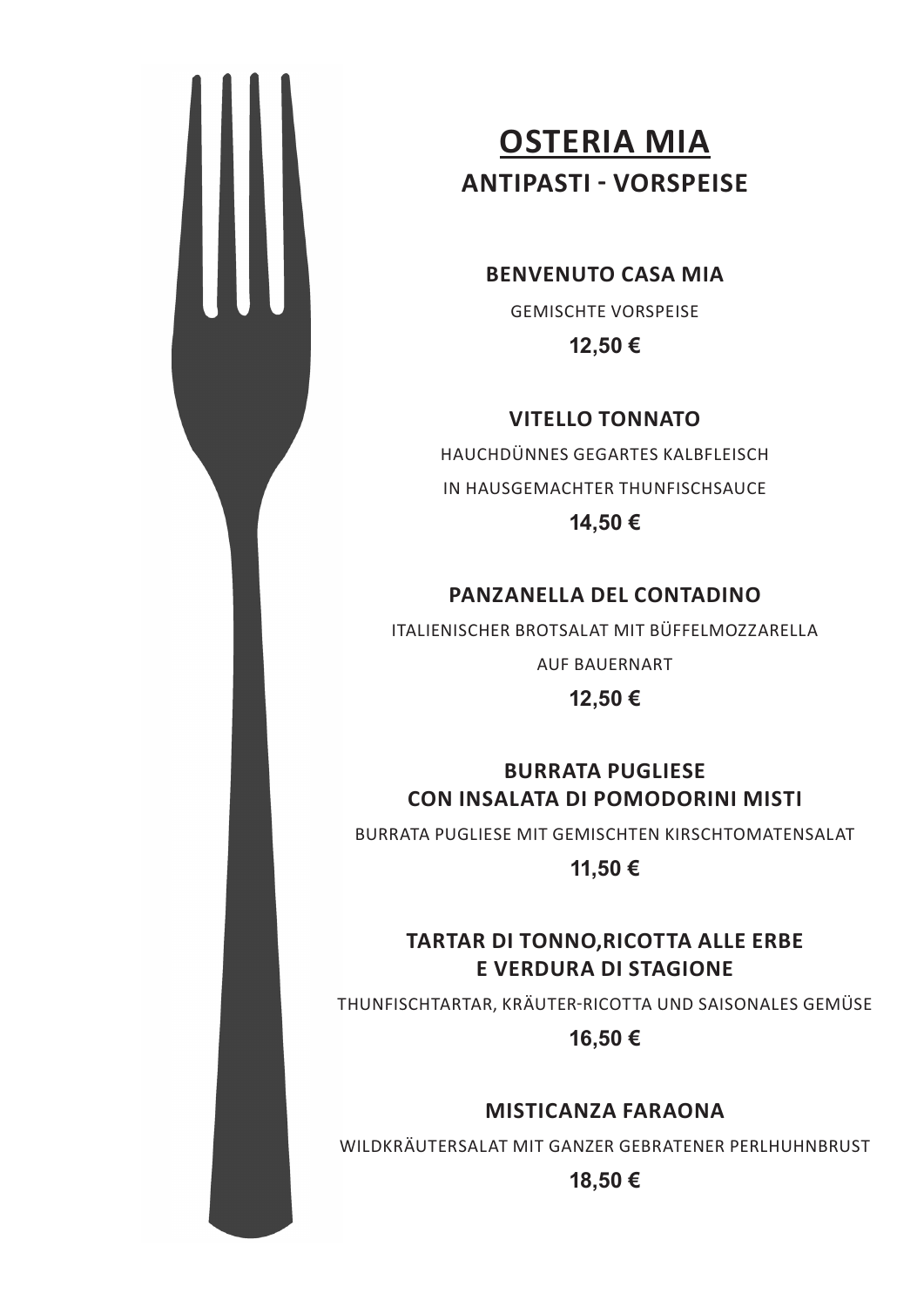

# **ANTIPASTI - VORSPEISE OSTERIA MIA PRIMI PIATTI - PASTA**

## **14,50€ TAGLIATELLE ALLA BOLOGNESE**

TAGLIATELLE MIT BOLOGNESE

**VITELLO TONNATO 12,50 €**

### **GNOCCHI AL POMODORO FRESCO E BASILICO**

**14,50€**  GNOCCHI MIT BLANCHIERTEN TOMATEN UND BASILIKUM

**10,50 €** 

#### **RAVIOLI CON RICOTTA E SPINACI 12,50€ AL BURRO E SALVIA**

RAVIOLI MIT RICOTTA UND SPINAT GEFÜLLT IN BUTTER UND SALBEI

**BURRATA PUGLIESE 11,50 €**

### **LINGUINE GAMBERONI E PISTACCHI**

**11,50€**  LINGUINE MIT GARNELEN UND PISTAZIEN

**18,50 €**

*Pasta senza glutine disponibile con Je salse sopra elencatl Alle Pastagerichte auch in Glutenfrei*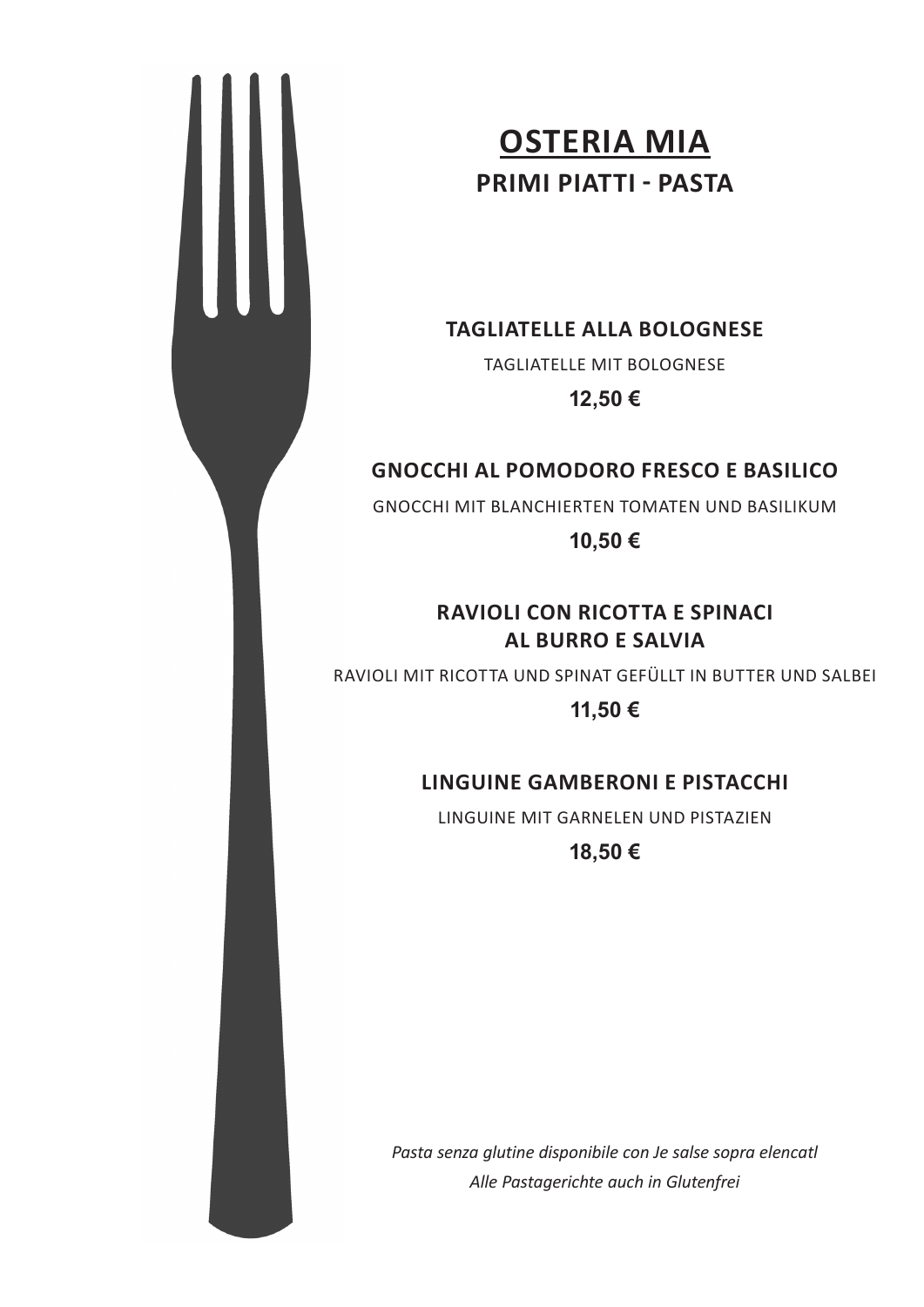# **ANTIPASTI - VORSPEISE OSTERIA MIA SECONDI PIATTI - HAUPTGANG**

# **14,50€ SCAMPI ALLA GRIGLIA IN CROSTA DI ERBE**

GARNELEN IN DER SCHALE GEGRILLT IN EINER KRÄUTERKRUSTE

**VITELLO TONNATO 26,00 €** 

#### **SALMONE IN CARTOCCIO CON FINOCCHIO, 14,50€ ARANCIA E SALSA ALLO ZAFFERANO**

LACHSFILET GESCHMORT IN CARTOCCIO MIT FENCHEL, ORANGE IN EINER SAFRANSAUCE

**24,00 €** 

### **SALTIMBOCCA ALLA ROMANA**

**BURRATA PUGLIESE**  MIT ROHEM PARMASCHINKEN UMWICKELT IN EINER WEISSWEIN-SALBEI-SAUCE SPRING IN DEN MUND VOM KALB

**21,50 €** 

#### **FEGATO DI BOSCO**

KALBSLEBER PANIERT IN ZITRONEN-THYMIAN-SAUCE

**21,50 €** 

*con i secondi piatti vengono servite patate al rosmarino e verdure di giornata alle Hauptgänge werden mit Gemüse und Rosmarinkartoffeln serviert*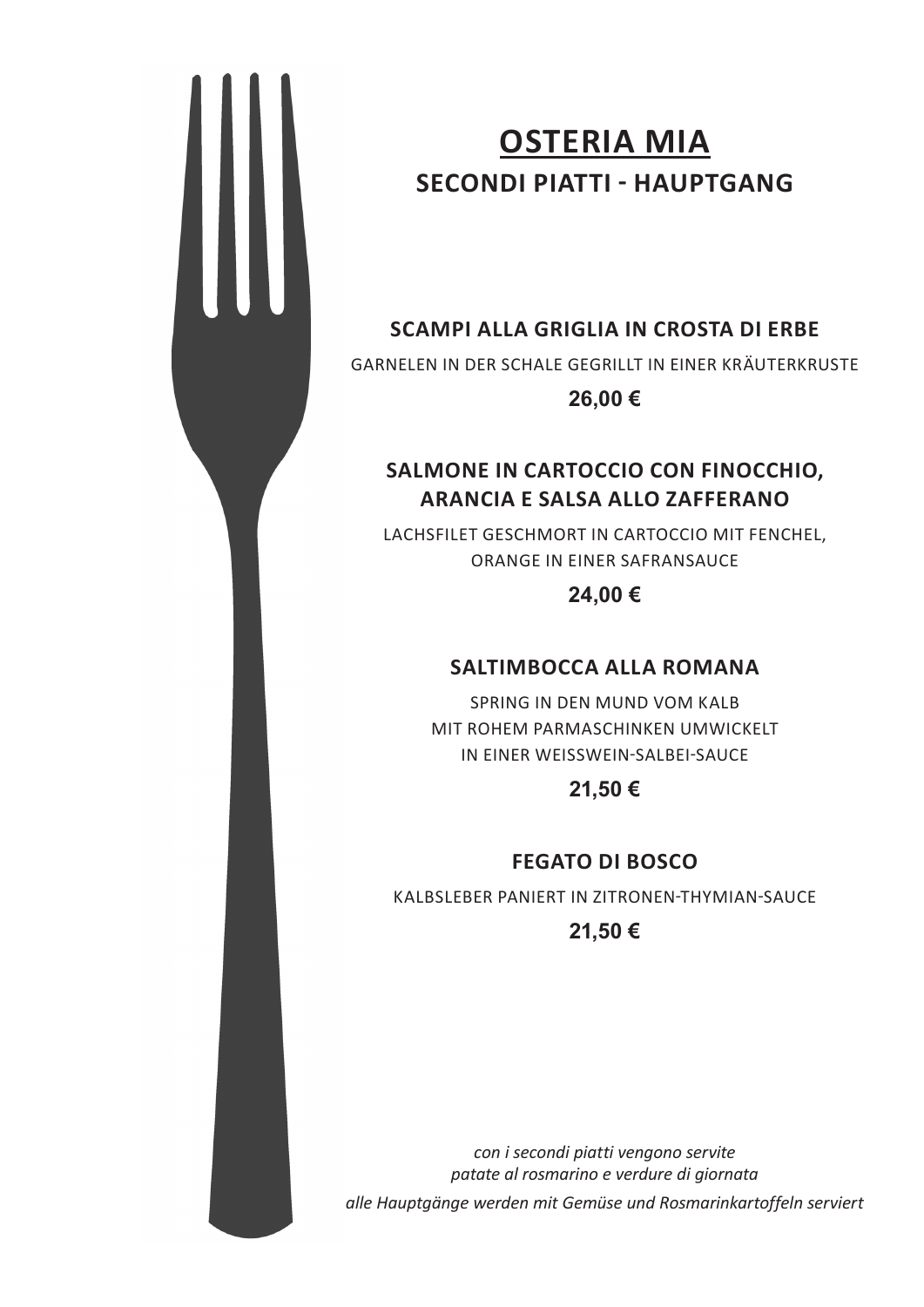

**SALE E ROSMARINO** 

**SALZ UND ROSMARIN** 

**7,50 €** 

### **14,50€ ´N DUJA DI SPILINGA E CIPOLLA ROSSA**

ITALIENISCHE STREICHSALAMI UND ROTE ZWIEBEL

**10,50 €** 

### **12,50€ BURRATA PUGLIESE E POMODORINI MISTI**

BURRATA AUS APULIEN UND GEMISCHTE KIRSCHTOMATEN

**11,50 € CON INSALATA DI POMODORINI MISTI** 

#### **MORTADELLA E PISTACCHI**

MORTADELLA UND PISTAZIEN

**10,00 €**

### PROSCIUTTO DI PARMA RUCOLA E GRANA

**16,50€**  PARMASCHINKEN UND RUCOLA MIT GEHOBELTEM PARMESAN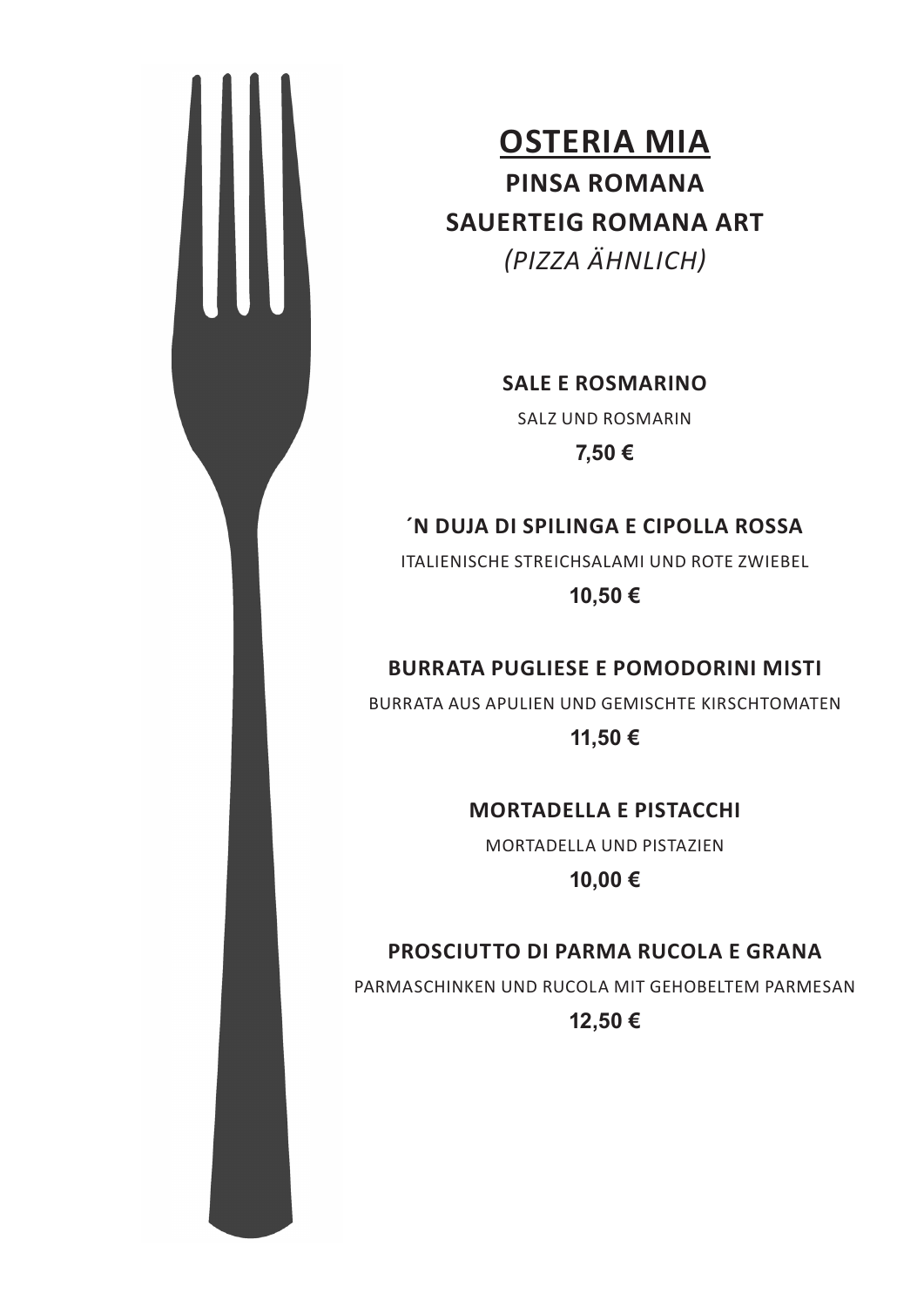

# **ANTIPASTI - VORSPEISE OSTERIA MIA CONTORNI - BEILAGE**

**14,50€ INSALATA VERDE E POMODORINI MISTI** 

GRÜNER SALAT UND GEMISCHTE KIRSCHTOMATEN

**VITELLO TONNATO 4,50 €** 

#### PATATE NOVELLE AL ROSMARINO

**14,50€**  ROSMARIN KARTOFFELN

**3,50 €** 

**VERDURA DI GIORNATA** 

**12,50€**  TAGESGEMÜSE

**4,50 €**

### **CON INSALATA DI POMODORINI MISTI SPINACI CON AGLIO E PEPERONCINO**

SPINAT MIT KNOBLAUCH UND CHILI

**11,50€ 4,50 €**

### PURÈ DI PATATE E NOCE MOSCATA

**E VERDURA DI STAGIONE**  KARTOFFELPÜRREE MIT MUSKATNUSS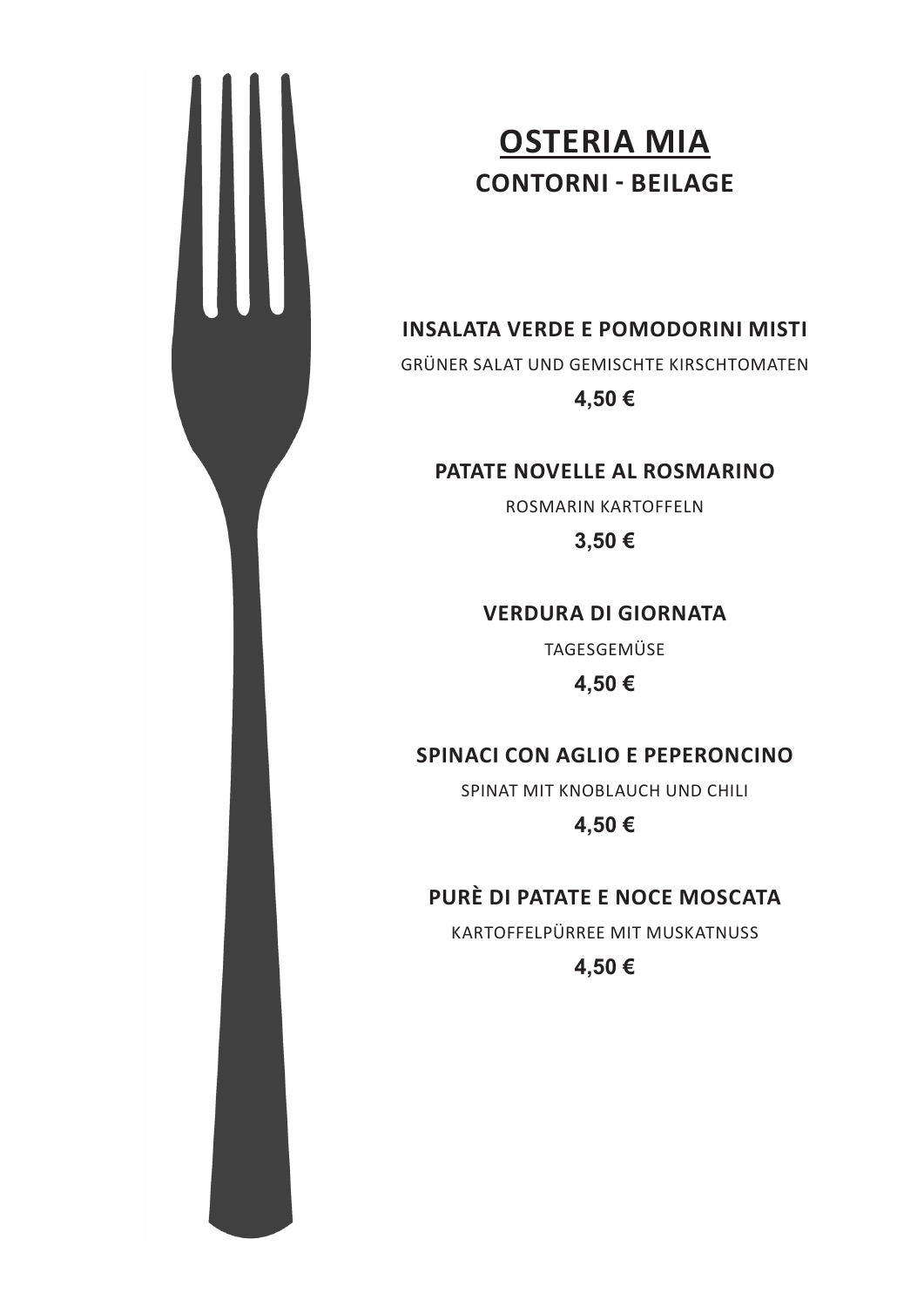

W

**14,50€ TIRAMISÙ AL CAFFÈ** 

TIRAMISU

**VITELLO TONNATO 6,50 €**

#### **SEMIFREDDO ALLE MANDORLE E LIMONE**

**14,50€**  PARFAIT VON DER MANDEL UND ZITRONE

**7,50 €**

#### SOUFFLÈ AL PISTACCHIO **CON SORBETTO AL LAMPONI**

PISTAZIENSOUFFLEE MIT HIMBEERSORBET

**BURRATA PUGLIESE 7,50 €**

#### **SGROPPINO AL MANDARINO E ARRIVEDERCI**

MANDARINEN SORBET AUF WIEDERSEHEN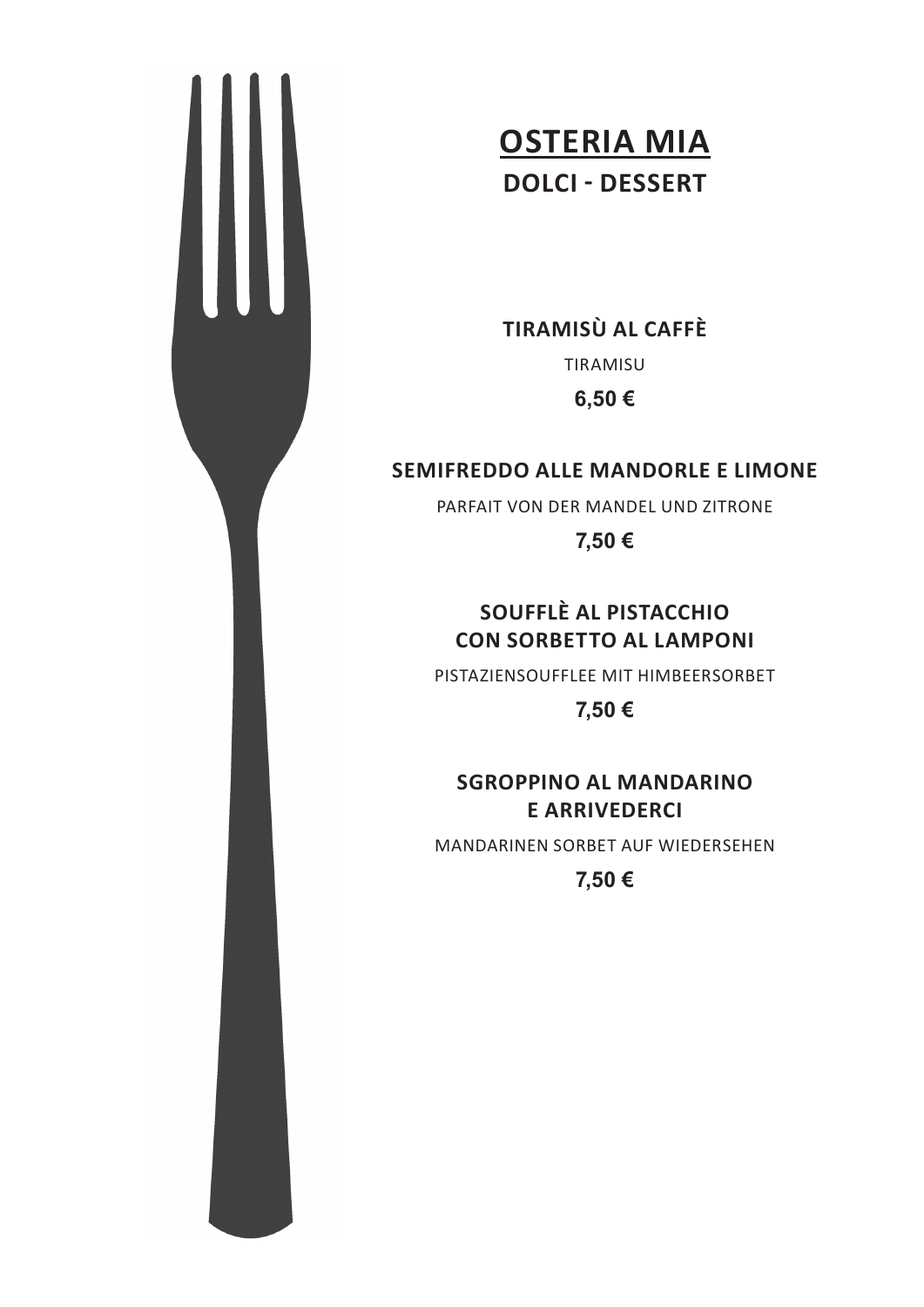## **OSTERIA MIA APERITIVI - APERITIF**

| ROSATO MIO (PROSECCO MIT HIBISCUSBLÜTE)                        | $0,2$       | 6,50€      |
|----------------------------------------------------------------|-------------|------------|
| <b>ITALICUS (PROSECCO MIT BERGAMOTTE)</b>                      | $0,2$       | 7,50 €     |
| <b>CAMPARI ORANGE</b>                                          | $0,2$       | 6,50€      |
| <b>BELLINI (PROSECCO MIT PFIRSICHMARK)</b>                     | $0,2$       | 7,00 €     |
| <b>APEROL SPRITZ</b>                                           | 0,21        | 7,50 €     |
| HUGO (PROSECCO MIT HOLUNDERBLÜTE)                              | 0,21        | 6,50€      |
| <b>SPRITZ BIANCO (WEINSCHORLE)</b>                             | 0,21        | 6,50€      |
| <b>LIMONCELLO DRY</b><br>(ZITRONENLIKÖR MIT PROCECCO UND SODA) | 0,21        | 6,00€      |
| PROSECCO DI VALDOBBIADENE                                      | 0,1         | 4,50€      |
| <b>GIN MIT TONIC</b>                                           | 4cl<br>0,21 | 6,50€      |
| <b>SHERRY MEDIUM /DRY</b>                                      | 5 cl        | 4,50€      |
| <b>MARTINI BINACO / ROSSO / DRY</b>                            | $5$ cl      | 5,50€      |
| <b>CRODINO (ALKOHOLFREI)</b>                                   | 0,1         | $3,00 \in$ |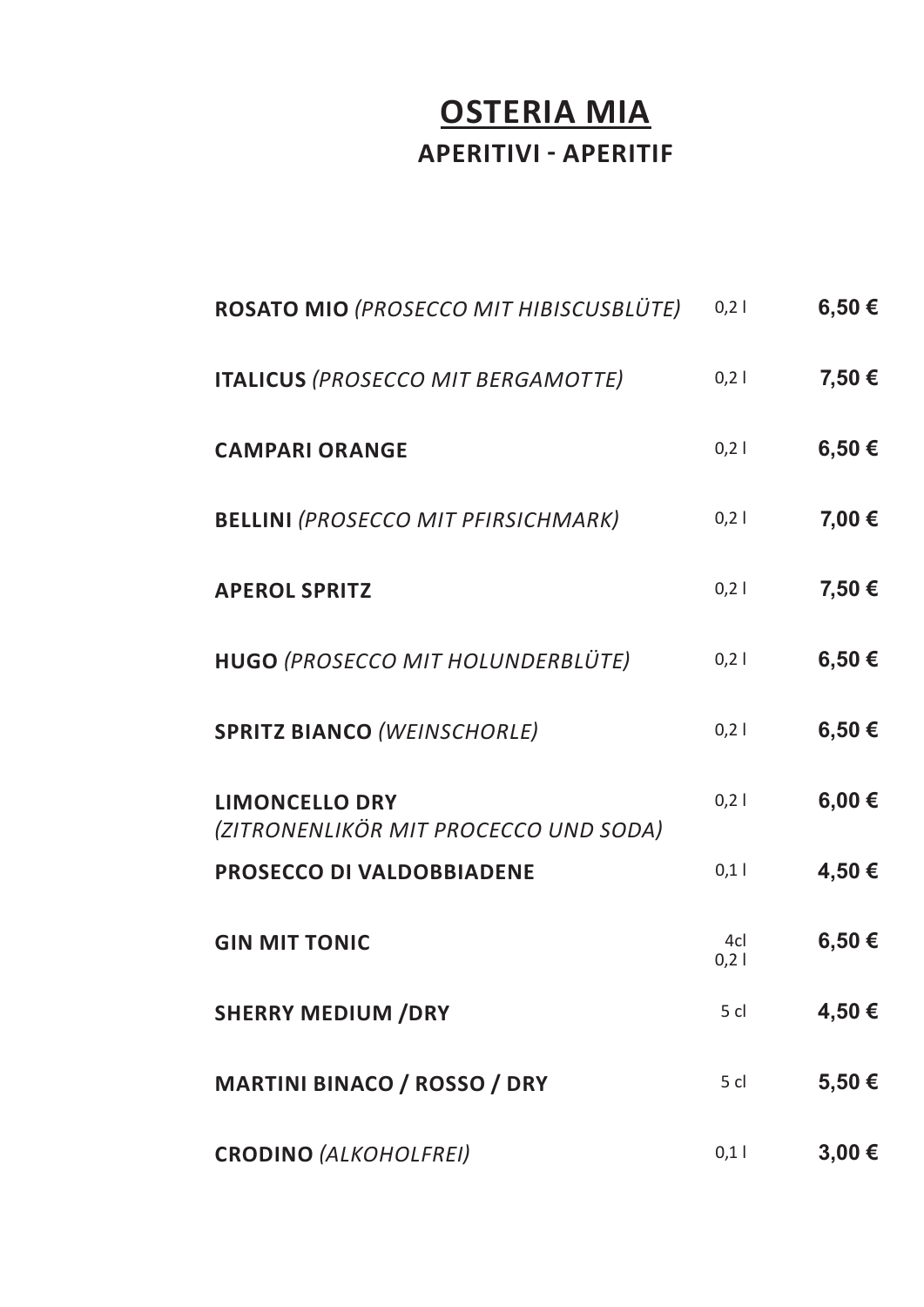## **OSTERIA MIA BIRRE - BIER**

| <b>NASTRO AZZURRO</b>                     | $0,3$ | 3,50 € |
|-------------------------------------------|-------|--------|
| <b>BIRRA PERONI ROSSA (DUNKEL)</b>        | 0,3   | 3,50€  |
| <b>KÖNIG LUDWIG WEIZENBIER (VOM FASS)</b> | 0,3   | 3,50 € |
|                                           | $0,5$ | 4,50 € |
| <b>KÖNIG LUDWIG KRISTALL</b>              | $0,5$ | 4,50€  |
| <b>WARSTEINER (VOM FASS)</b>              | 0,3   | 3,00 € |
|                                           | 0,5   | 4,50€  |
| <b>WARSTEINER (ALKOHOLFREI)</b>           | 0,3   | 4,50 € |
| <b>RADLER</b>                             | 0,3   | 3,00 € |
|                                           | $0,5$ | 4,00 € |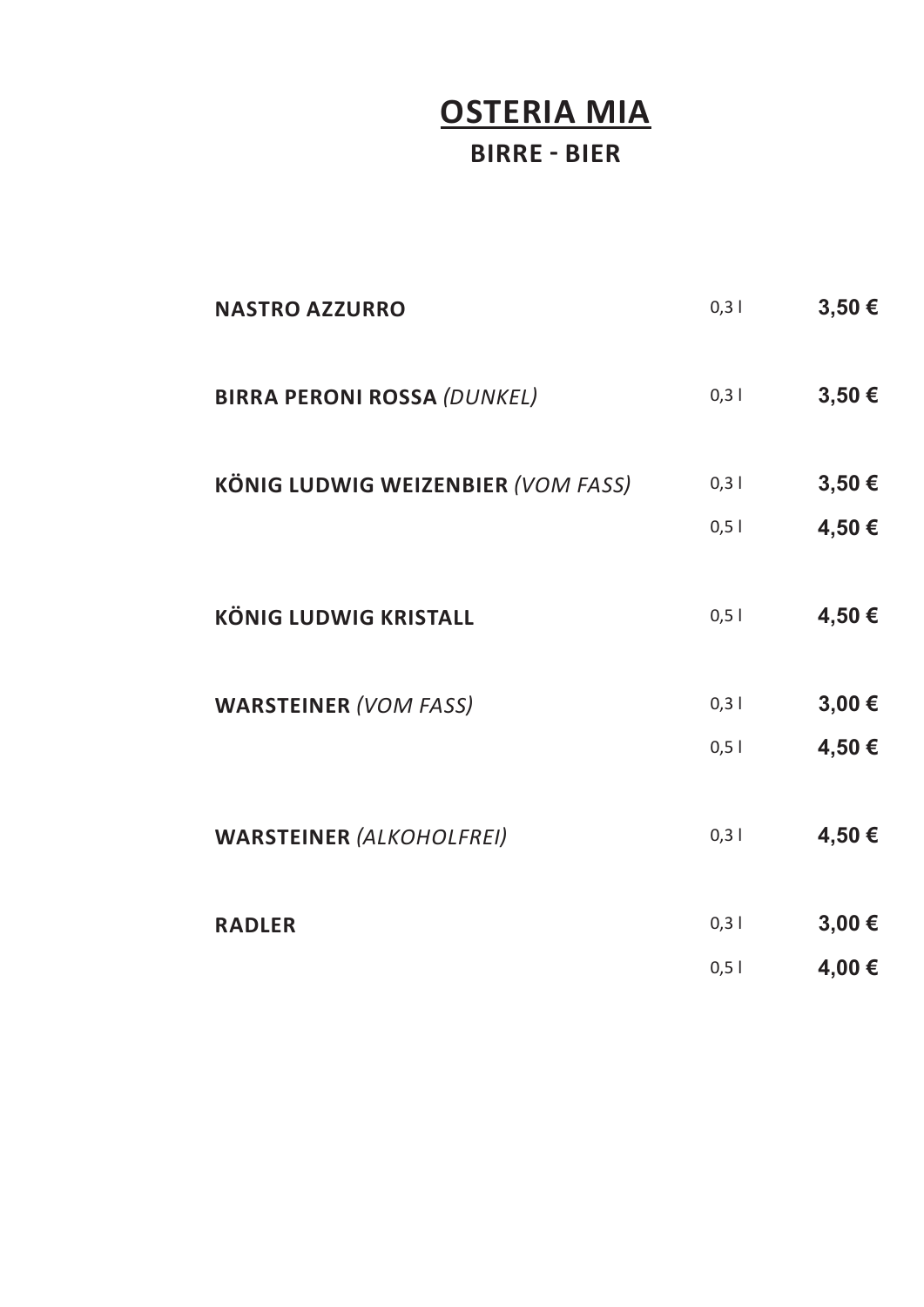# **OSTERIA MIA CAFFÈ & GELATO**

| <b>TAZZA DI ESPRESSO</b>              | 2,50€      |
|---------------------------------------|------------|
| <b>TAZZA DI CAPPUCCINO</b>            | 3,50€      |
| <b>LATTE MACCHIATO</b>                | 4,00 €     |
| <b>TAZZA DI DOPPIO ESPRESSO</b>       | $3,80 \in$ |
| <b>TAZZA DI ESPRESSO DECAFFEINATO</b> | 3,00€      |
| <b>DOPPIO ESPRESSO MACCHIATO</b>      | 4,00 €     |
| <b>TAZZA DI TÈ NERO</b>               | 3,50€      |
| <b>TAZZA DI TÈ VERDE</b>              | $3,50 \in$ |

#### **GELATO**

| CIOCCOLATO (SCHOKOLADE)   | 2,00 € |
|---------------------------|--------|
| <b>VANIGLIA (VANILLE)</b> | 2,00 € |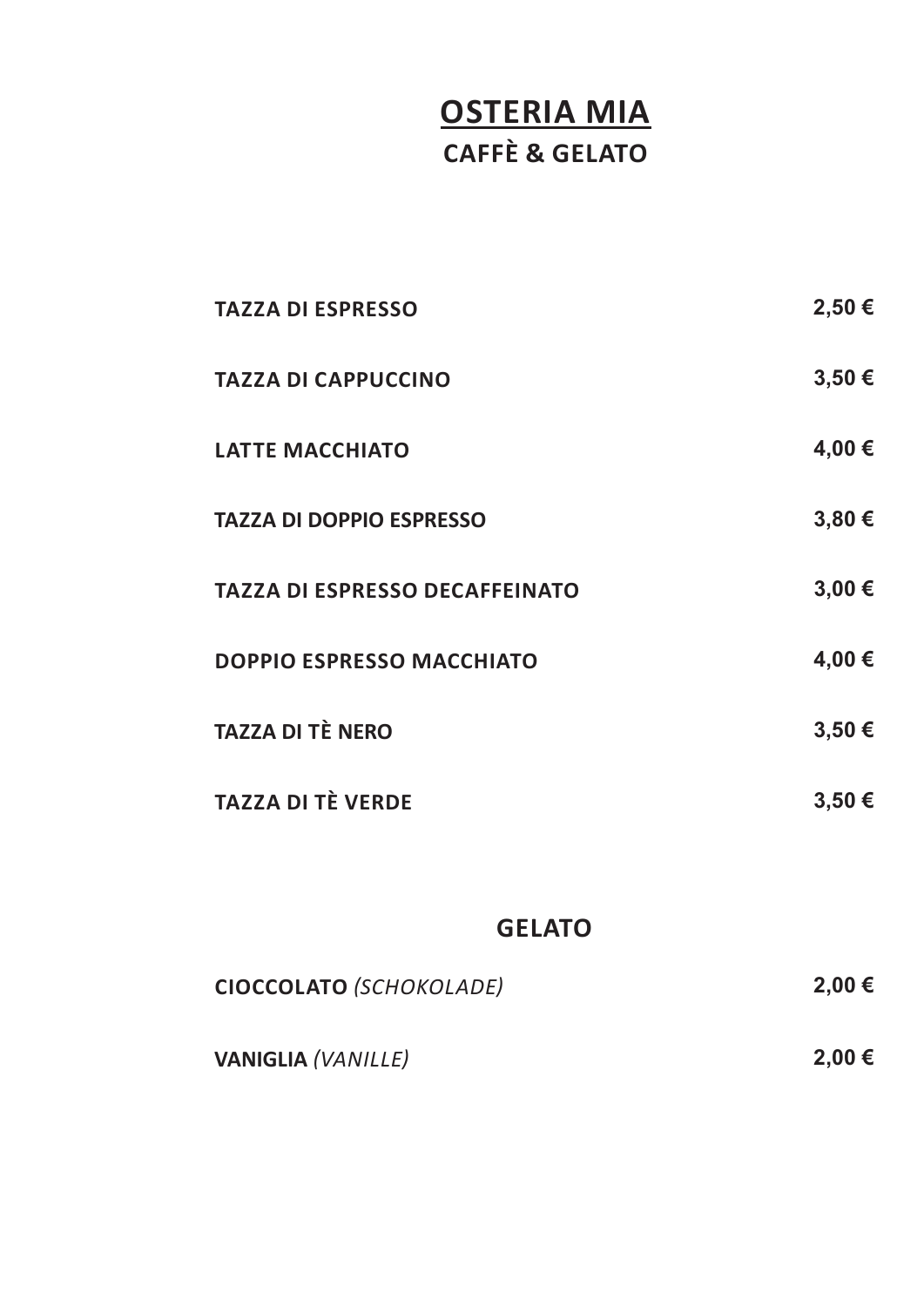# **OSTERIA MIA BEVANDE ALCOLICHE**

| <b>VECCHIO AMARO DEL CAPO</b>            | $2$ cl | 4,50€  |
|------------------------------------------|--------|--------|
| <b>LIMONCELLO</b>                        | $2$ cl | 3,00 € |
| <b>AMARETTO</b>                          | $2$ cl | 3,00 € |
| <b>SAMBUCA &amp; MOSCHE</b>              | $2$ cl | 3,50 € |
| <b>VECCHIA ROMAGNA</b>                   | $2$ cl | 4,00 € |
| <b>RAMAZZOTTI</b>                        | 4 cl   | 4,50€  |
| <b>GRAPPA NARDINI BIANCA O BARRICATA</b> | $2$ cl | 4,50€  |
| <b>GRAPPA DELLA CASA</b>                 | $2$ cl | 3,50€  |
| <b>AVERNA</b>                            | 4 cl   | 4,50€  |
| <b>PUNT E MES</b>                        | 4 cl   | 4,50€  |
| <b>CYNAR</b>                             | 4 cl   | 4,50€  |
| <b>VODKA ABSOLUT</b>                     | $2$ cl | 3,50 € |
| <b>BAILEYS</b>                           | $2$ cl | 3,00 € |
| <b>FERNET-BRANCA</b>                     | 4 cl   | 4,50€  |
| <b>SCHLADERER WILLIAMS BIRNE</b>         | $2$ cl | 4,50€  |